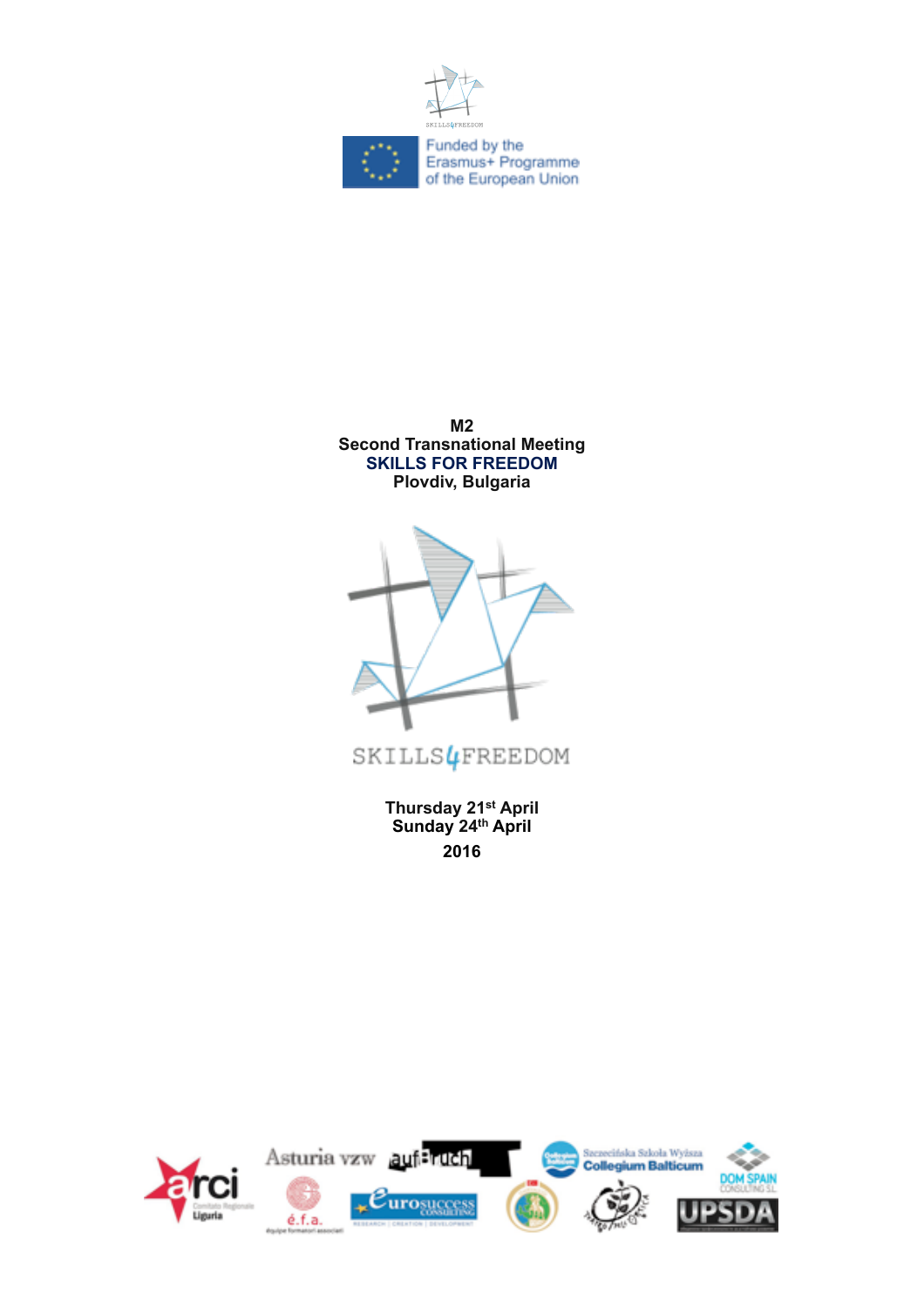

### **Thursday 21st April** Arrivals

#### **21:00-22:30 @ DAYANA 3 RESTAURANT st. Dondoukov 4** Social Dinner

---

**Friday 22nd April**

### **09:00-12:30 @ PLOVDIV DISTRICT INFORMATION CENTER 1 Centralen sq., fl.12**

**9:00-09:30** UPSDA's Introduction

**09:30-12:30** Collegium Balticum's Point on Research *State of Arts and A3 Proposed Development*

Partners' Feedback on Research

---

**12:30-13:30** Freely Organized Lunch

---

**14:00-15:30** @ **PLOVDIV PRISON 4 Alexander Stamboliiski blvd.**

Visit to Plovdiv's Prison Forum Theatre Performance (Introduction will be provided in the morning)

### **@ PLOVDIV DISTRICT INFORMATION CENTER 1 Centralen sq., fl.12**

---

**16:30-18:00** DomSpain's platform presentation

> **20:00-22:00** Freely organized Dinner

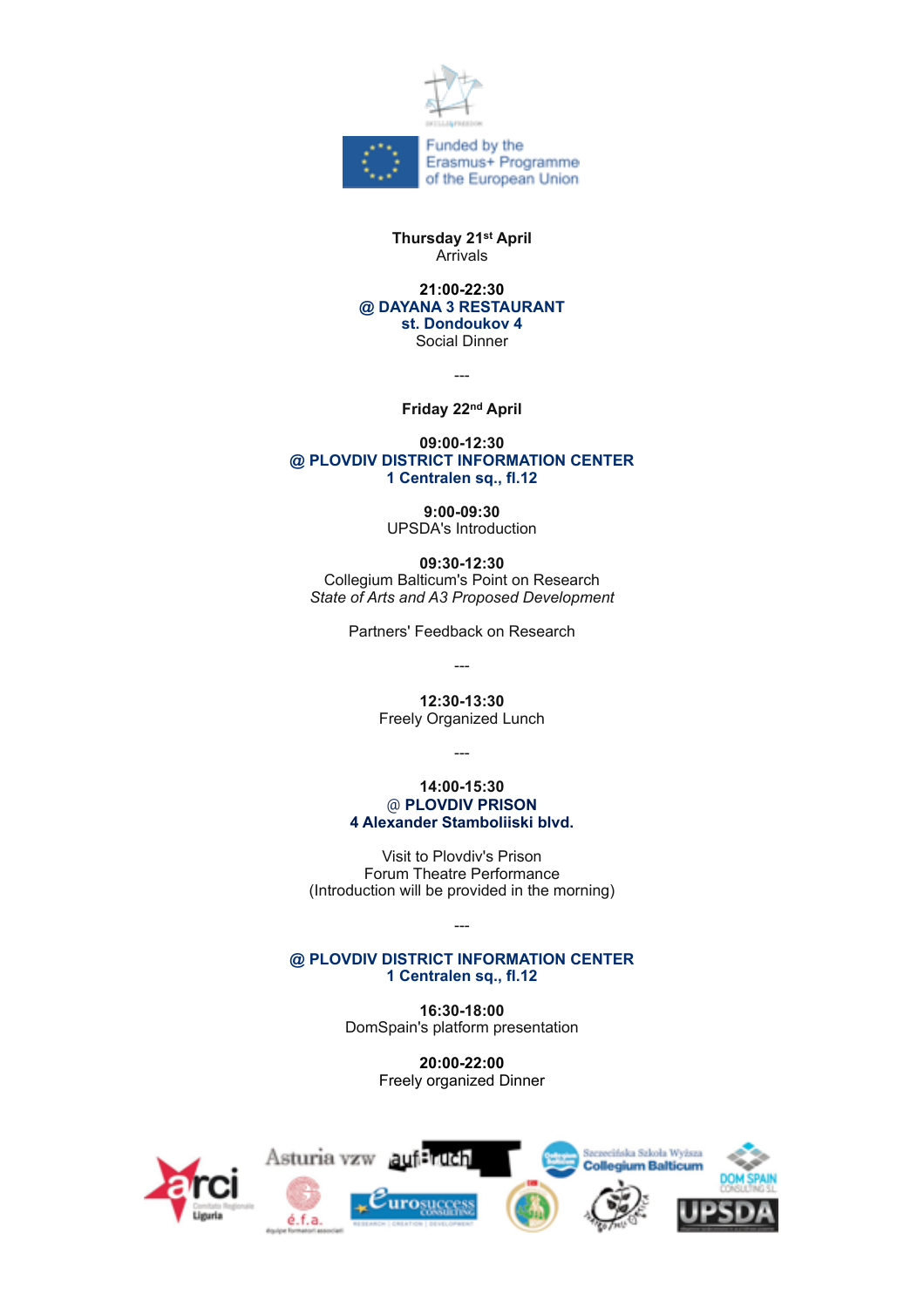

### **Saturday the 23rd of April @ PLOVDIV DISTRICT INFORMATION CENTER 1 Centralen sq., fl.12**

**9:30-12:30**

EFA's Point on Summer Trainings *Logistics and Calendar Topics and participants Trainers/Trainees*

*---*

**12:30-13:30**

Freely Organized Lunch

---

#### **13:30-17:00 @ PLOVDIV DISTRICT INFORMATION CENTER 1 Centralen sq., fl.12**

**13:30-15:00** EFA's Point on Monitoring

**15:00-17:00** ARCI's Point on Reporting Original Copies of Reporting Documents Meeting Assessment

With *freely organized meals*, we mean that you are free to explore food and surroundings.

---

Dinner (main dish, salad, drinks) normally cost between 5 EUR and 10 EUR.

Our hosts will be happy to eat and socialize among partners.

---

Either on Wednesday the  $20<sup>th</sup>$  or on Thursday the  $21<sup>st</sup>$  of April, please, do send a text message to UPSDA when your plane lands in Sofia.

## **Contact numbers**

Kamen Stratiev +359 898 357 738

Emilia Krushkov +359 896 731 173 Nikoleta Yaneva +359 898 296 705

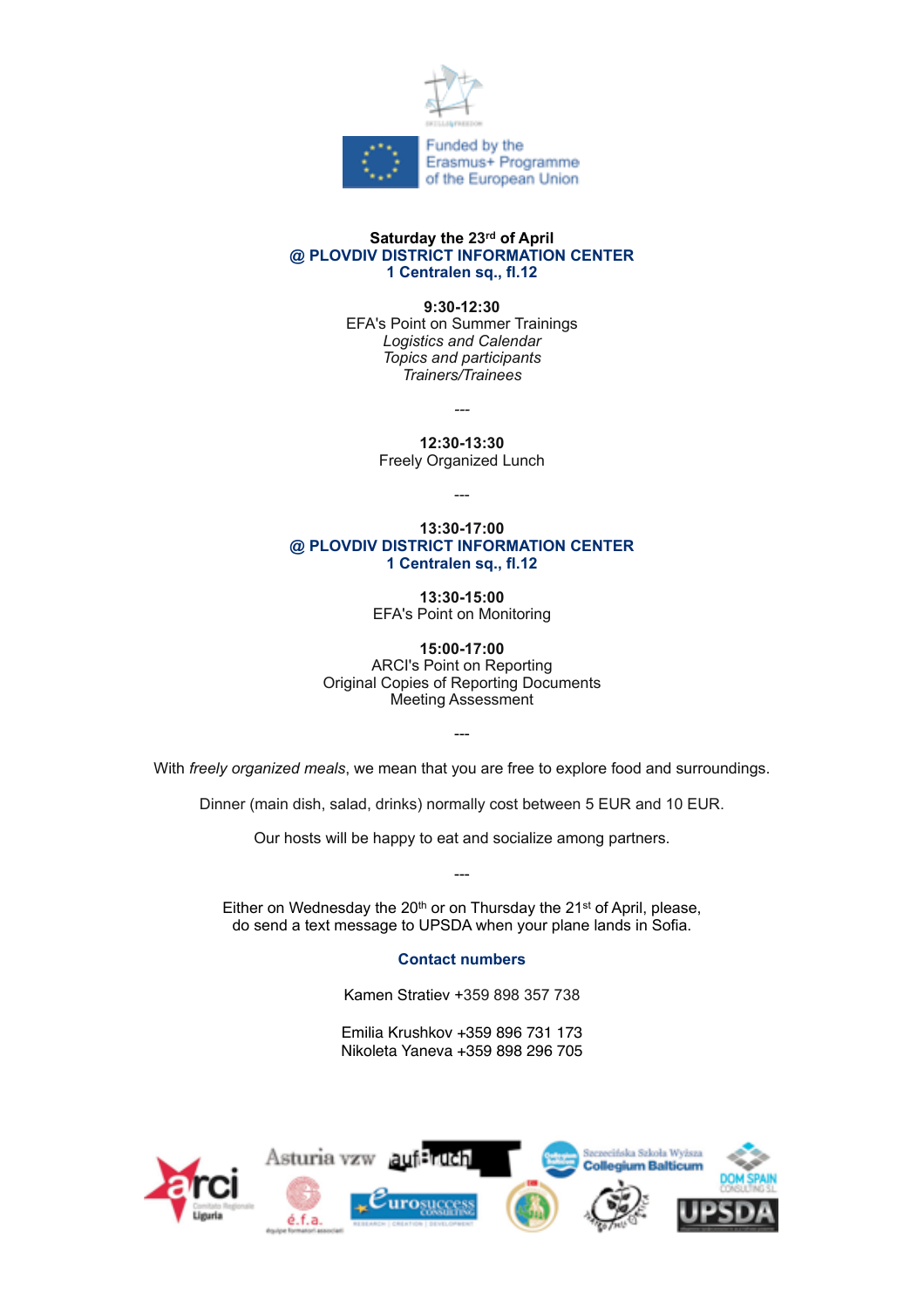

## **Venues**

# **DAYANA 3 RESTAURANT**

Plovdiv, st. Dondoukov 4

[https://www.google.bg/maps/uv?hl=bg&pb=!1s0x14acd1ba57641457%3A0x57e736f6bd94c8fa!2m5!2m2!](https://www.google.bg/maps/uv?hl=bg&pb=!1s0x14acd1ba57641457%3A0x57e736f6bd94c8fa!2m5!2m2!1i80!2i80!3m1!2i100!3m1!7e115!4s%2Fmaps%2Fplace%2F%2F%4042.1442169%2C24.7466493%2C3a%2C75y%2C33.43h%2C90t%2Fdata%3D*213m4*211e1*213m2*211sS7o-ekqWi-jFI7ScAnJwiw*212e0*214m2*213m1*211s0x0%3A0x57e736f6bd94c8fa!5zIC0gR29vZ2xlINCi0YrRgNGB0LXQvdC1&sa=X&ved=0ahUKEwj3mKW265LMAhVExRQKHS7ODu0Q3RoIIjAK&imagekey=!1e2!2sS7o-ekqWi-jFI7ScAnJwiw) [1i80!2i80!3m1!2i100!3m1!7e115!4s%2Fmaps%2Fplace%2F%2F%4042.1442169%2C24.7466493%2C3a](https://www.google.bg/maps/uv?hl=bg&pb=!1s0x14acd1ba57641457%3A0x57e736f6bd94c8fa!2m5!2m2!1i80!2i80!3m1!2i100!3m1!7e115!4s%2Fmaps%2Fplace%2F%2F%4042.1442169%2C24.7466493%2C3a%2C75y%2C33.43h%2C90t%2Fdata%3D*213m4*211e1*213m2*211sS7o-ekqWi-jFI7ScAnJwiw*212e0*214m2*213m1*211s0x0%3A0x57e736f6bd94c8fa!5zIC0gR29vZ2xlINCi0YrRgNGB0LXQvdC1&sa=X&ved=0ahUKEwj3mKW265LMAhVExRQKHS7ODu0Q3RoIIjAK&imagekey=!1e2!2sS7o-ekqWi-jFI7ScAnJwiw) [%2C75y%2C33.43h%2C90t%2Fdata%3D\\*213m4\\*211e1\\*213m2\\*211sS7o-ekqWi](https://www.google.bg/maps/uv?hl=bg&pb=!1s0x14acd1ba57641457%3A0x57e736f6bd94c8fa!2m5!2m2!1i80!2i80!3m1!2i100!3m1!7e115!4s%2Fmaps%2Fplace%2F%2F%4042.1442169%2C24.7466493%2C3a%2C75y%2C33.43h%2C90t%2Fdata%3D*213m4*211e1*213m2*211sS7o-ekqWi-jFI7ScAnJwiw*212e0*214m2*213m1*211s0x0%3A0x57e736f6bd94c8fa!5zIC0gR29vZ2xlINCi0YrRgNGB0LXQvdC1&sa=X&ved=0ahUKEwj3mKW265LMAhVExRQKHS7ODu0Q3RoIIjAK&imagekey=!1e2!2sS7o-ekqWi-jFI7ScAnJwiw)[jFI7ScAnJwiw\\*212e0\\*214m2\\*213m1\\*211s0x0%3A0x57e736f6bd94c8fa!](https://www.google.bg/maps/uv?hl=bg&pb=!1s0x14acd1ba57641457%3A0x57e736f6bd94c8fa!2m5!2m2!1i80!2i80!3m1!2i100!3m1!7e115!4s%2Fmaps%2Fplace%2F%2F%4042.1442169%2C24.7466493%2C3a%2C75y%2C33.43h%2C90t%2Fdata%3D*213m4*211e1*213m2*211sS7o-ekqWi-jFI7ScAnJwiw*212e0*214m2*213m1*211s0x0%3A0x57e736f6bd94c8fa!5zIC0gR29vZ2xlINCi0YrRgNGB0LXQvdC1&sa=X&ved=0ahUKEwj3mKW265LMAhVExRQKHS7ODu0Q3RoIIjAK&imagekey=!1e2!2sS7o-ekqWi-jFI7ScAnJwiw) [5zIC0gR29vZ2xlINCi0YrRgNGB0LXQvdC1&sa=X&ved=0ahUKEwj3mKW265LMAhVExRQKHS7ODu0Q3R](https://www.google.bg/maps/uv?hl=bg&pb=!1s0x14acd1ba57641457%3A0x57e736f6bd94c8fa!2m5!2m2!1i80!2i80!3m1!2i100!3m1!7e115!4s%2Fmaps%2Fplace%2F%2F%4042.1442169%2C24.7466493%2C3a%2C75y%2C33.43h%2C90t%2Fdata%3D*213m4*211e1*213m2*211sS7o-ekqWi-jFI7ScAnJwiw*212e0*214m2*213m1*211s0x0%3A0x57e736f6bd94c8fa!5zIC0gR29vZ2xlINCi0YrRgNGB0LXQvdC1&sa=X&ved=0ahUKEwj3mKW265LMAhVExRQKHS7ODu0Q3RoIIjAK&imagekey=!1e2!2sS7o-ekqWi-jFI7ScAnJwiw) [oIIjAK&imagekey=!1e2!2sS7o-ekqWi-jFI7ScAnJwiw](https://www.google.bg/maps/uv?hl=bg&pb=!1s0x14acd1ba57641457%3A0x57e736f6bd94c8fa!2m5!2m2!1i80!2i80!3m1!2i100!3m1!7e115!4s%2Fmaps%2Fplace%2F%2F%4042.1442169%2C24.7466493%2C3a%2C75y%2C33.43h%2C90t%2Fdata%3D*213m4*211e1*213m2*211sS7o-ekqWi-jFI7ScAnJwiw*212e0*214m2*213m1*211s0x0%3A0x57e736f6bd94c8fa!5zIC0gR29vZ2xlINCi0YrRgNGB0LXQvdC1&sa=X&ved=0ahUKEwj3mKW265LMAhVExRQKHS7ODu0Q3RoIIjAK&imagekey=!1e2!2sS7o-ekqWi-jFI7ScAnJwiw)

## **PLOVDIV DISCTRICT INFORMATION CENTRE**

Plovdiv, 1 Centralen sq., fl.12 Central square next to Trimontium Hotel

[https://www.google.bg/maps/@42.1418739,24.7500139,3a,75y,95.57h,90.29t/data=!3m8!1e1!3m6!1s](https://www.google.bg/maps/@42.1418739,24.7500139,3a,75y,95.57h,90.29t/data=!3m8!1e1!3m6!1s-rE4Q0H-qOEg%2FUaH1PE3wVjI%2FAAAAAAAABU8%2Ff66li5_P_Kw!2e4!3e11!6s%2F%2Flh6.googleusercontent.com%2F-rE4Q0H-qOEg%2FUaH1PE3wVjI%2FAAAAAAAABU8%2Ff66li5_P_Kw%2Fw203-h101-n-k-no%2F!7i4000!8i2000!6m1!1e1)[rE4Q0H-qOEg%2FUaH1PE3wVjI%2FAAAAAAAABU8%2Ff66li5\\_P\\_Kw!2e4!3e11!6s%2F](https://www.google.bg/maps/@42.1418739,24.7500139,3a,75y,95.57h,90.29t/data=!3m8!1e1!3m6!1s-rE4Q0H-qOEg%2FUaH1PE3wVjI%2FAAAAAAAABU8%2Ff66li5_P_Kw!2e4!3e11!6s%2F%2Flh6.googleusercontent.com%2F-rE4Q0H-qOEg%2FUaH1PE3wVjI%2FAAAAAAAABU8%2Ff66li5_P_Kw%2Fw203-h101-n-k-no%2F!7i4000!8i2000!6m1!1e1) [%2Flh6.googleusercontent.com%2F-rE4Q0H-qOEg%2FUaH1PE3wVjI](https://www.google.bg/maps/@42.1418739,24.7500139,3a,75y,95.57h,90.29t/data=!3m8!1e1!3m6!1s-rE4Q0H-qOEg%2FUaH1PE3wVjI%2FAAAAAAAABU8%2Ff66li5_P_Kw!2e4!3e11!6s%2F%2Flh6.googleusercontent.com%2F-rE4Q0H-qOEg%2FUaH1PE3wVjI%2FAAAAAAAABU8%2Ff66li5_P_Kw%2Fw203-h101-n-k-no%2F!7i4000!8i2000!6m1!1e1) [%2FAAAAAAAABU8%2Ff66li5\\_P\\_Kw%2Fw203-h101-n-k-no%2F!7i4000!8i2000!6m1!1e1](https://www.google.bg/maps/@42.1418739,24.7500139,3a,75y,95.57h,90.29t/data=!3m8!1e1!3m6!1s-rE4Q0H-qOEg%2FUaH1PE3wVjI%2FAAAAAAAABU8%2Ff66li5_P_Kw!2e4!3e11!6s%2F%2Flh6.googleusercontent.com%2F-rE4Q0H-qOEg%2FUaH1PE3wVjI%2FAAAAAAAABU8%2Ff66li5_P_Kw%2Fw203-h101-n-k-no%2F!7i4000!8i2000!6m1!1e1)

## **PLOVDIV PRISON**

Plovdiv, 4 Alexander Stamboliiski blvd.

[https://www.google.bg/maps/place/%D0%97%D0%B0%D1%82%D0%B2%D0%BE%D1%80+](http://livepage.apple.com/) [%D0%B3%D1%80.+%D0%9F%D0%BB%D0%BE%D0%B2%D0%B4%D0%B8%D0%B2/](http://livepage.apple.com/) [@42.1193651,24.738803,15z/data=!4m2!3m1!1s0x0:0xf2fab76e1fd49d4b](http://livepage.apple.com/)

# **Exchange Rate**

1 EUR = 1.95583 BGN fixed central rate

There are still dodgy exchange offices so, even though ATMs's exchange rates are not that convenient, they are safe and it would be advisable to get at least 70 BGN per person at arrival. Once in Plovdiv, our hosting partner will be happy to help visitors with better value EUR/BGN exchanges.

# **Budget**

The budget for each partner's representative is a single-allowance (there is no split between travel and accommodation/ meals) of 575,00 EUR for all the visiting countries.

Even if a partners has decided to bring two representatives to the Transnational Meeting, such budget does not increase.

Please remind to keep both boarding passes and invoices of your flights and transfers as well as to ask invoices for accommodation and meals. **For Reporting to the Italian National Agency, such documents should be scanned and forwarded to ARCI Liguria immediately after the meeting (Monday the 25th of April).**

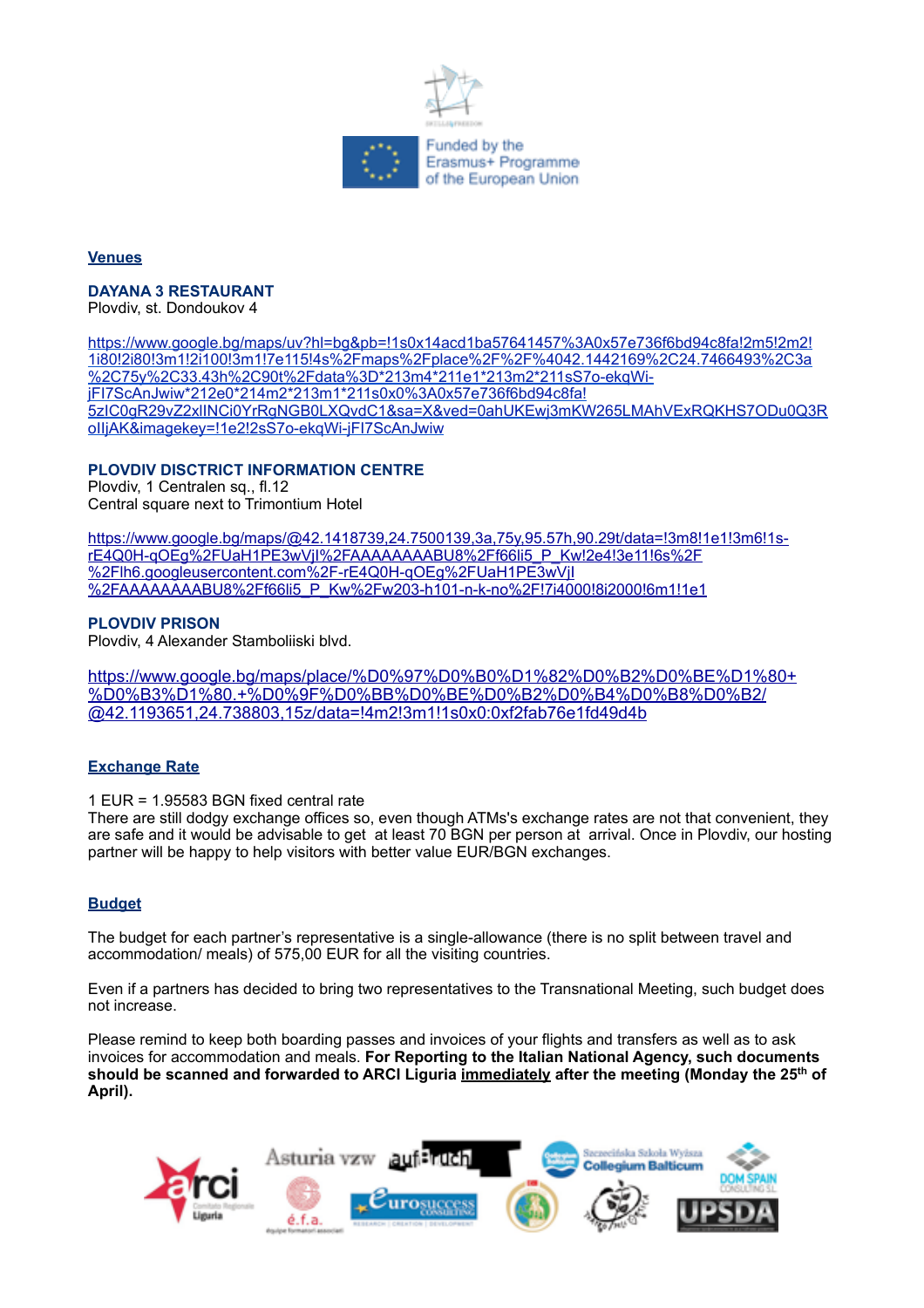

## **International Tranfsers**

As established by the Italian Agency, we advise you to inform your National Agency about your Departure Date and Place in order to be sure of the eligibility of such expense. Partners are supposed to flight from their headquarters with the time due to arrive to the meeting and without unnecessary stops. In the past, flights arriving too early (i.e. 2 days before) to the host country or departing/stopping on "suspicious" places have not been considered eligible since there were not announced nor explained to the Agency.

(i.e. if your headquarters are in Paris and the meeting is in Amsterdam, why did you leave from Lisbon? or why did you stop in Vienna?)

## **Transfers**

For participants staying in Sofia on the night of Thursday the 20<sup>th</sup> of April, we remind you that the taxi fare is usually 10 BGN / 5,20 EUR from the Airport to the city centre. In any case, please consult Information Points or do ask for the price of the ride (prices could be just a little bit higher, depending on the taxi company). There is also the local subway (Metro, [http://www.metrosofia.com/en\). I](http://www.metrosofia.com/en/)ts blue line should go to Central rail station/Central bus station without exchanging subway line.

**All participating partners have agreed to take and share the costs of a private minivan from Sofia Airport to Plovdiv on Thursday the 21st (at 18:00, Terminal 2) and from Plovdiv to Sofia on the**  morning of Sunday the 24<sup>th</sup>. (at 10:00, from Plovdiv Centre). **The cost will be of 180 BGN /92 EUR to be divided into 11 quotas (8,50 EUR per person). Additional information will be provided by Kamen Stratiev once in Plovdiv.**

## **Plovdiv**

Want to know more about Plovdiv? [https://www.google.bg/search?](https://www.google.bg/search?q=plovdiv&rlz=1C1NNVC_enBG477BG486&espv=2&biw=1280&bih=866&tbm=isch&tbo=u&source=univ&sa=X&ved=0ahUKEwjzqfTg8JDMAhXE1iwKHZKGDScQsAQINQ) [q=plovdiv&rlz=1C1NNVC\\_enBG477BG486&espv=2&biw=1280&bih=866&tbm=isch&tbo=u&source=univ&sa](https://www.google.bg/search?q=plovdiv&rlz=1C1NNVC_enBG477BG486&espv=2&biw=1280&bih=866&tbm=isch&tbo=u&source=univ&sa=X&ved=0ahUKEwjzqfTg8JDMAhXE1iwKHZKGDScQsAQINQ) [=X&ved=0ahUKEwjzqfTg8JDMAhXE1iwKHZKGDScQsAQINQ](https://www.google.bg/search?q=plovdiv&rlz=1C1NNVC_enBG477BG486&espv=2&biw=1280&bih=866&tbm=isch&tbo=u&source=univ&sa=X&ved=0ahUKEwjzqfTg8JDMAhXE1iwKHZKGDScQsAQINQ)

The weather in Plovdiv will be warm, from 23 to 27 °C maximum, on the days of our Second Transnational Meeting. It won't be that cold in the evening, so bring comfortable and casual clothes, do not bring your coats, but get umbrellas!

<http://sinoptik.bg/plovdiv-bulgaria-100728193/10-days>